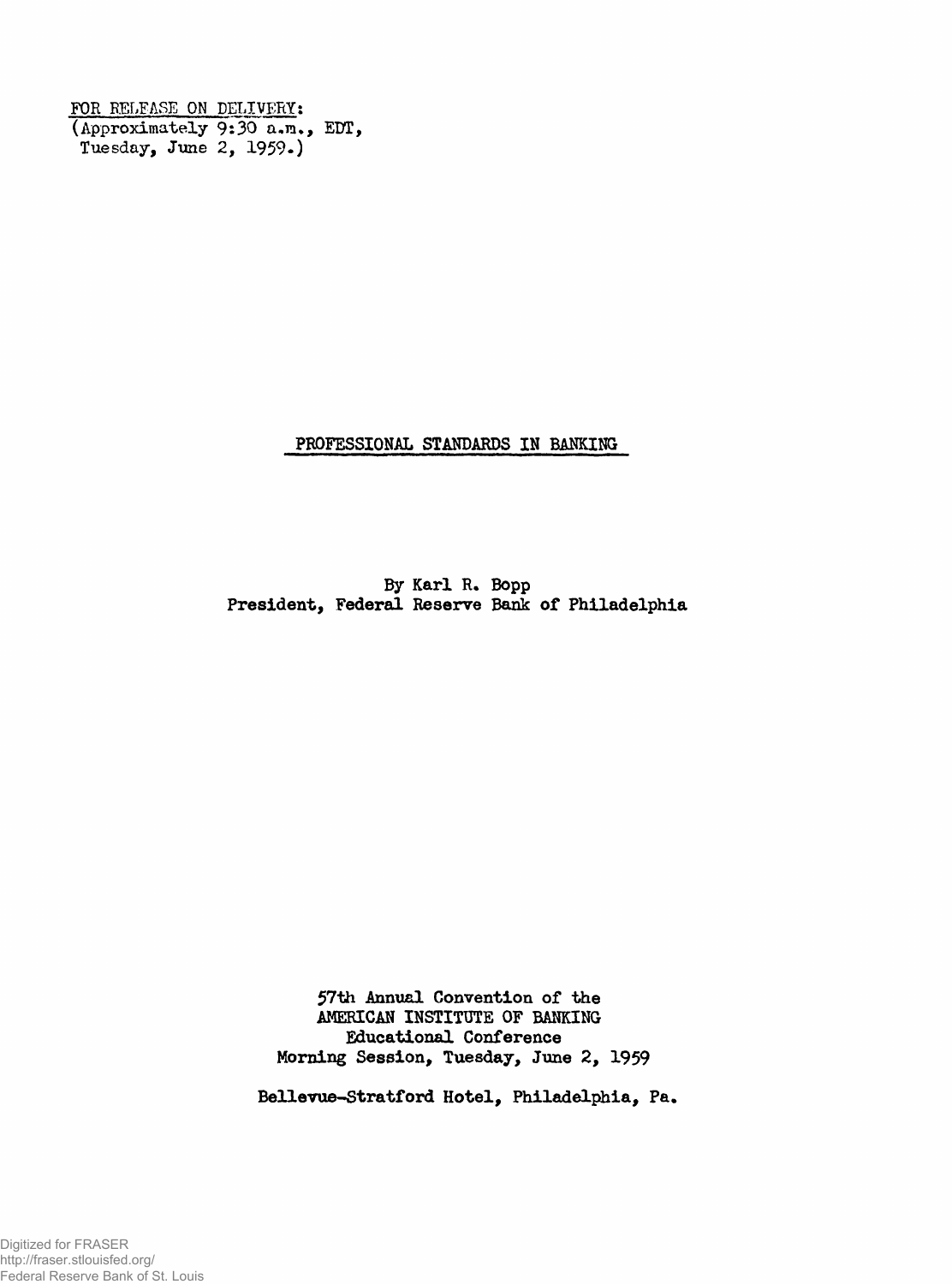## **PROFESSIONAL STANDARDS IN BANKING**

**By Karl R. Bopp**

**Since Leroy Lewis asked me to talk about "Professional Standards in Banking," I should like to begin by giving you my conception of the professional. The basic characteristic that distinguishes the professional is in the realm of character. It is character that is emphasized in the qualities that some professions have specified as distinguishing their members. Thus the Hippocratic oath embodies the duties and obligations of physicians. Character is emphasized also in the legal code of ethics. The motive of the professional is service to others\* His real reward is at the level of his motive — not external but intrinsic\* Specifically his reward for a service well done is the ability to** render even better service.

**Dr. Robert J. McCracken, Minister of the Riverside Church in New York City, gave the gist of what I have to say in a sermon entitled "The Acquisitive Instinct in Religion" over the National Radio Pulpit on April 27, 1958. He reported this story:**

> **A visitor to New York was impressed by the courtesy of a bus driver towards the passengers on his bus. After the crowd** had thinned out he spoke to him about it. "Well," the driver **explained, "about five years ago I read in the newspaper about a man who was included in a will just because he was polite. 'What in the world?' I thought. 'It might happen to me.' So I started treating passengers like people\* And it makes me feel so good that now I don't care if I ever get a million** dollars."

> **Reverend McCracken interpreted this experience in these words:**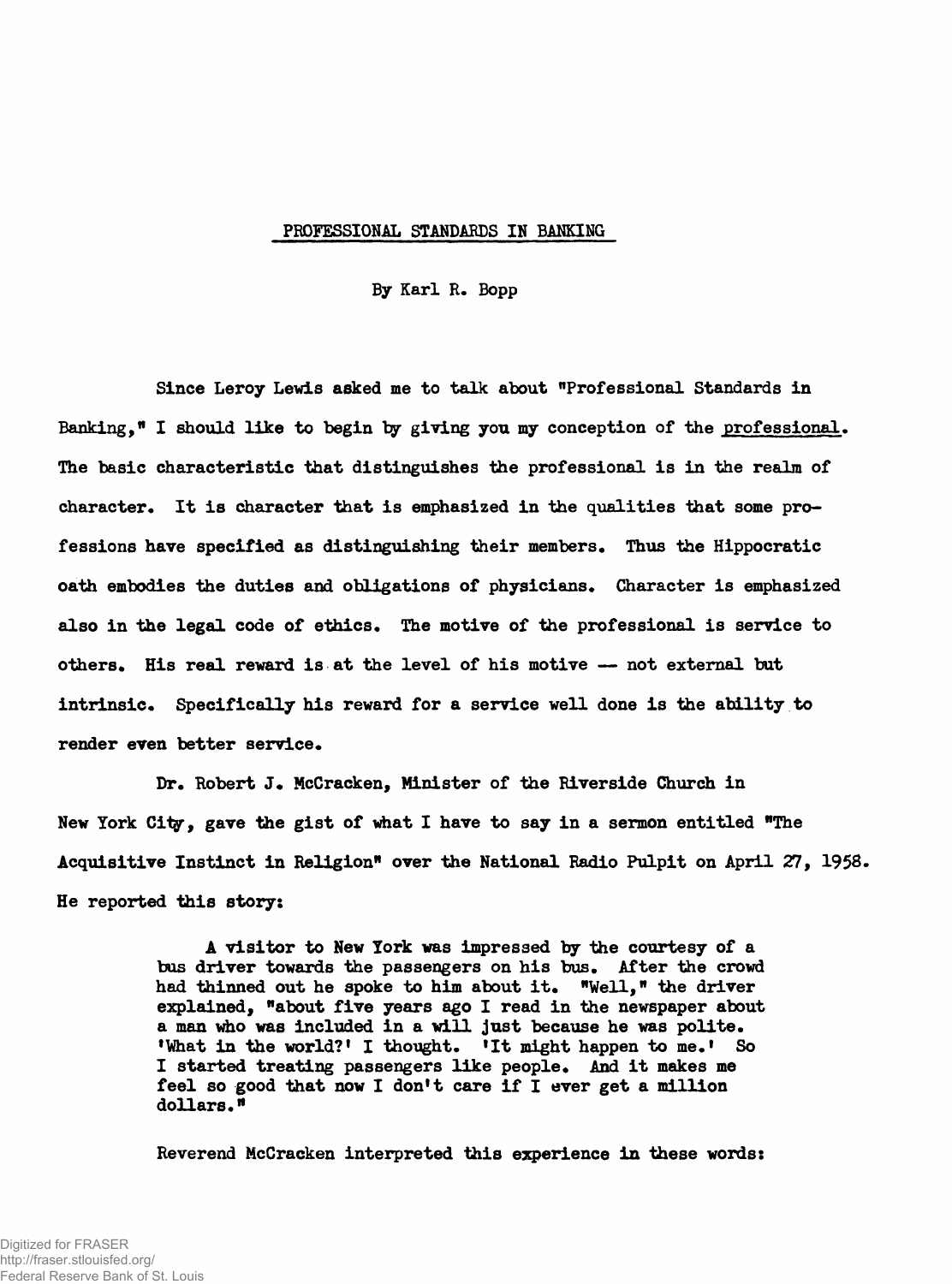**"There you have an illustration of motives at two levels, of a man raising his sights, of virtue for its own sake yielding its own reward,"**

**We can all agree that the bus driver of the story had become a pro**fessional. The professional reveals himself in his conduct. He does not look **upon work as punishment, but as the invigorating ingredient that imparts meaning to life\* He does not desire an elevator to the top of the mountain because he knows that the thrill of the climb and seeing the views from the vistas on the way up are important in themselves and enlarge the meaning of the horizon seen** from the top.

**Professionals in all fields discipline themselves through hard work on the fundamentals of their calling\* In some callings this is done continuously** on the job, as in medicine. If need be, however, it is done "off the job." **Witness the professional in music who practices hour after hour to improve a single passage or the professional in sports who works on fundamentals year after year before the regular season opens.**

**The professional expects more and more of himself. Even though his achievement forever falls short of his plans, actual achievement is related to expectations and tends to grow with them\* All of us seem to have within ourselves inert tinder, as it were, that needs only to be lighted to develop into an allconsuming fire. Within wide limits we achieve more when we confidently expect** to achieve more. Yet the professional is never satisfied with his achievement. He strives always for improvement.

**He seeks help wherever he can find it: directly from experience and vicariously from the experience of others. His early interest typically centers on the technical aspects of the particular activity, on getting the job done\* Gradually his curiosity will be aroused and he will become dissatisfied with mere knowledge, mere achievement; and he will search for understanding of the**

**-2-**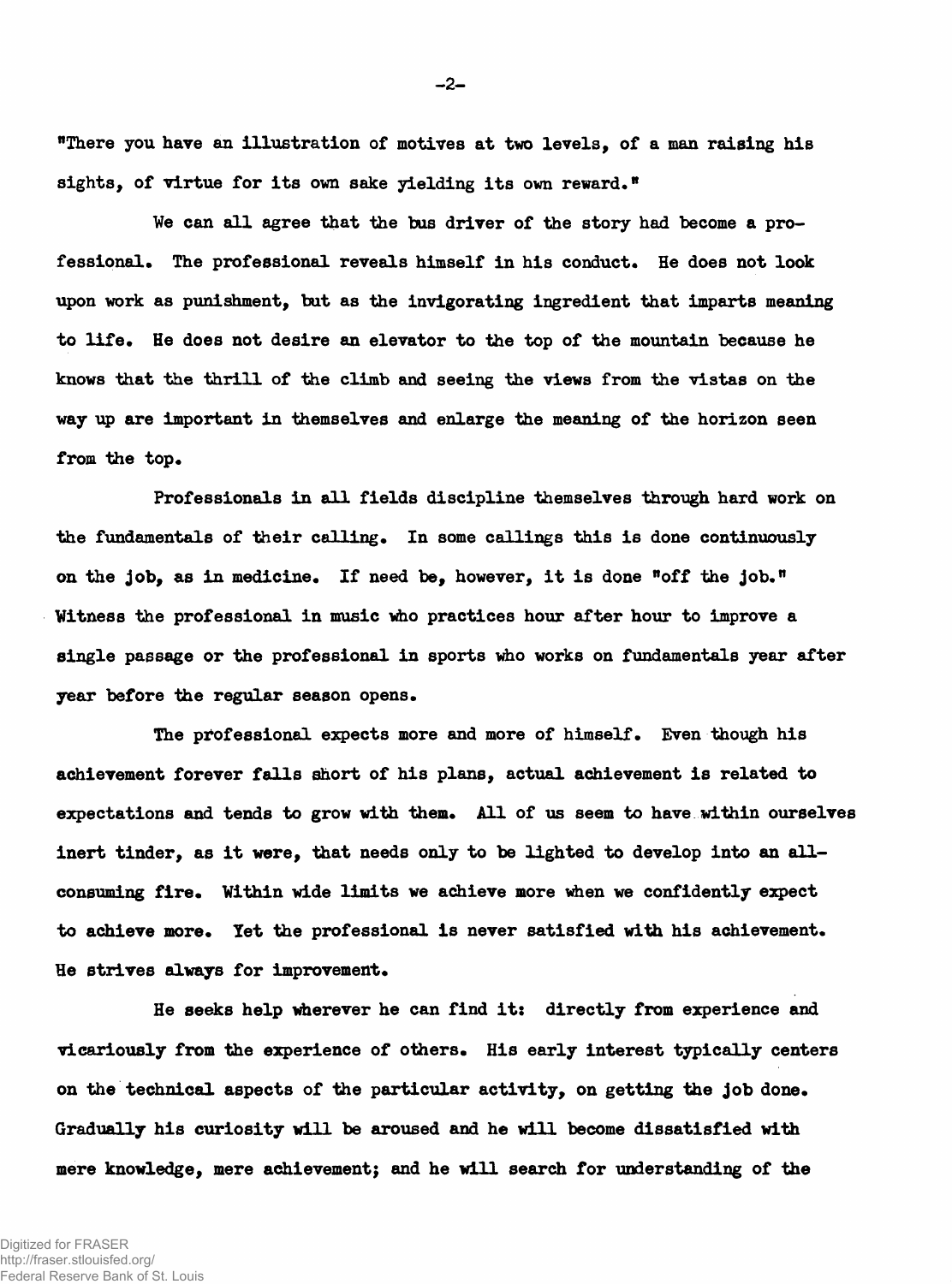**relationships between his particular activity and other activities\* Ultimately he will find himself on that endless search for comprehension of the universe of which he is a part.**

**The American Institute of Banking has itself gone through a similar** development. In the early days courses and textbooks were confined largely to technical information relating to the detailed operations of banks. Since the **students were putting in time voluntarily after working hours it was commonly felt that the courses and particularly the grading should not be "too tough." Each class had its quota of "perfect" students — or so it would seem from the number who received 100 per cent. On occasion not too much was expected of the teachers, who also were working after hours for a modest honorarium. I am not disparaging this early experience in recalling its history. In making an assessment, we should recall the environment in which it occurred. The fact is that** the A.I.B. was a pioneer in an area of education in which other professions were doing nothing at all.

**In fact, knowledge of the type that was contained in those early courses** is necessary and important. It is appropriate that it has remained an integral **part of the curriculum. Technical competence is a necessary qualification for a successful bank officer or employee. It is not, however, sufficient.**

**In recognition of its inadequacy, newer courses and later editions of** textbooks have gone far beyond factual information. They emphasize the broader role of banking. The detailed knowledge is introduced not merely for its own **sake, as an end in itself, but as information needed to acquire a deeper understanding of banking\* As a result the standing of A.I.B. texts with professional educators as well as professional bankers has been greatly enhanced in recent years\***

**In this connection I think that Leroy Lewis deserves the thanks of**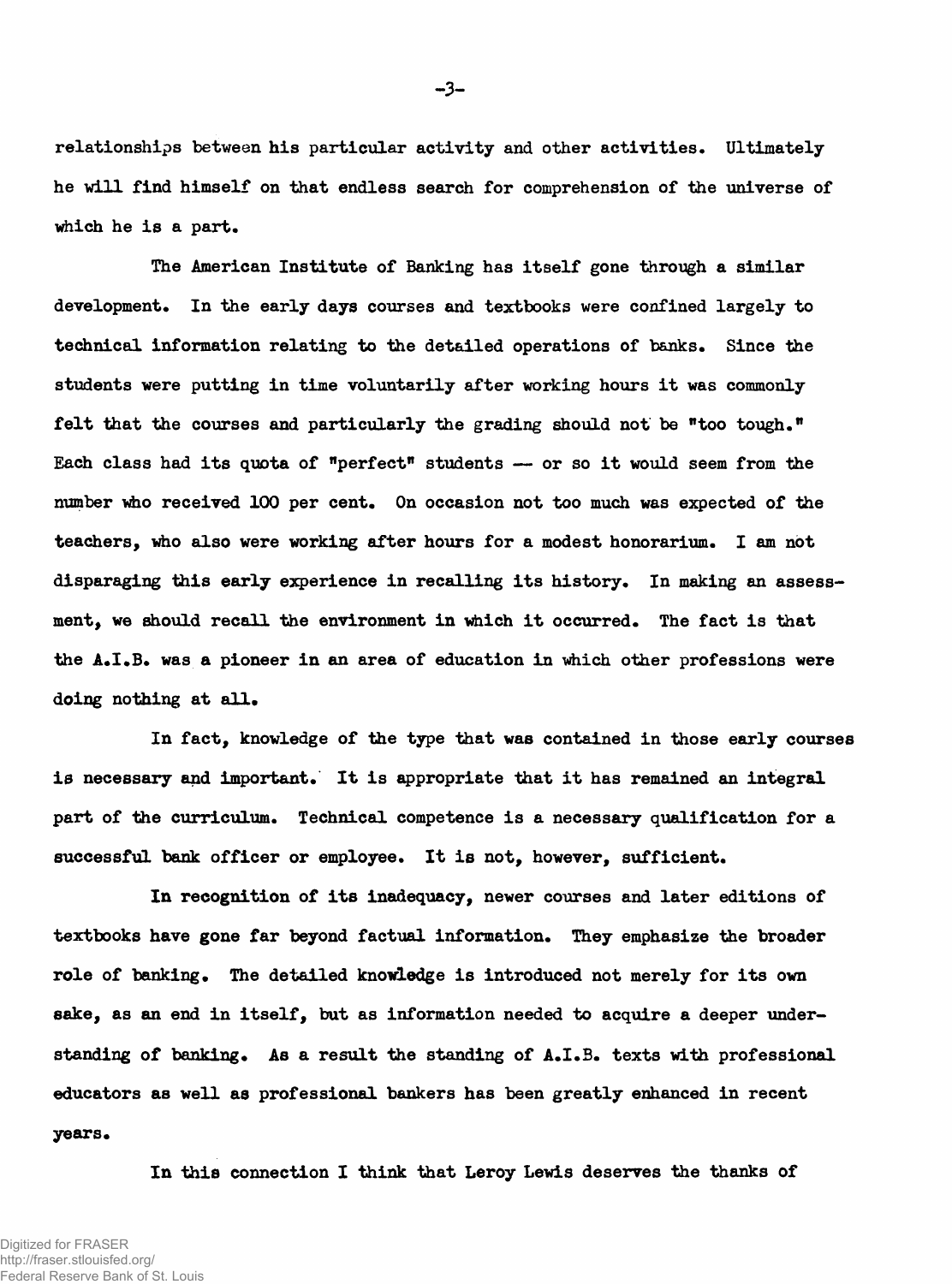the whole banking industry for the inspiration that has prompted him to revise **the curricula, introducing new courses with nev; texts and supervising revisions of older texts to make the A.I.B. a more significant influence in promoting professional standards in banking, I can attest to his dedication and skill in this undertaking because my colleague, Bob Hilkert, and I have had opportunities through service on his committees to observe the work at first hand. As a result of his work, the A.I.B. is, once more, a pioneer. I urge all of you to capture for transmission to your own chapters some of the zeal of Leroy Lewis and his staff — each of Whom possesses the professional standards that we are discussing today.**

**Since I have divided my mature life between teaching and practicing, Leroy has asked me to distill some general principles from my experience. If some of what I have to say sounds personal and dogmatic, you will understand that this is a result of responding to a specific request.**

**First, I remember that when I devoted all my time to teaching and research, I knew precisely what the Federal Reserve officials should do and wondered why they had not done it. I appreciate now that I was usually kibitzing or replaying the hand after all the cards had been played and their distribution was known. Now that I am a Federal Reserve official, I must confess that I become impatient at times when some of my academic friends assure me verbally and in writing that proper monetary policy is really quite simple and obvious. As I reflect on my combined experience, however, I am convinced that contemporary practice is improved by the criticism of informed observers.**

**My conclusion is that both education and experience, theory and practice, are important. I do not accept the notion that there is an inherent conflict between the two. Whenever we hear someone say: "That is all right in theoiy, but it doesn't work in practice," we should remember that the person who expresses**

**-4-**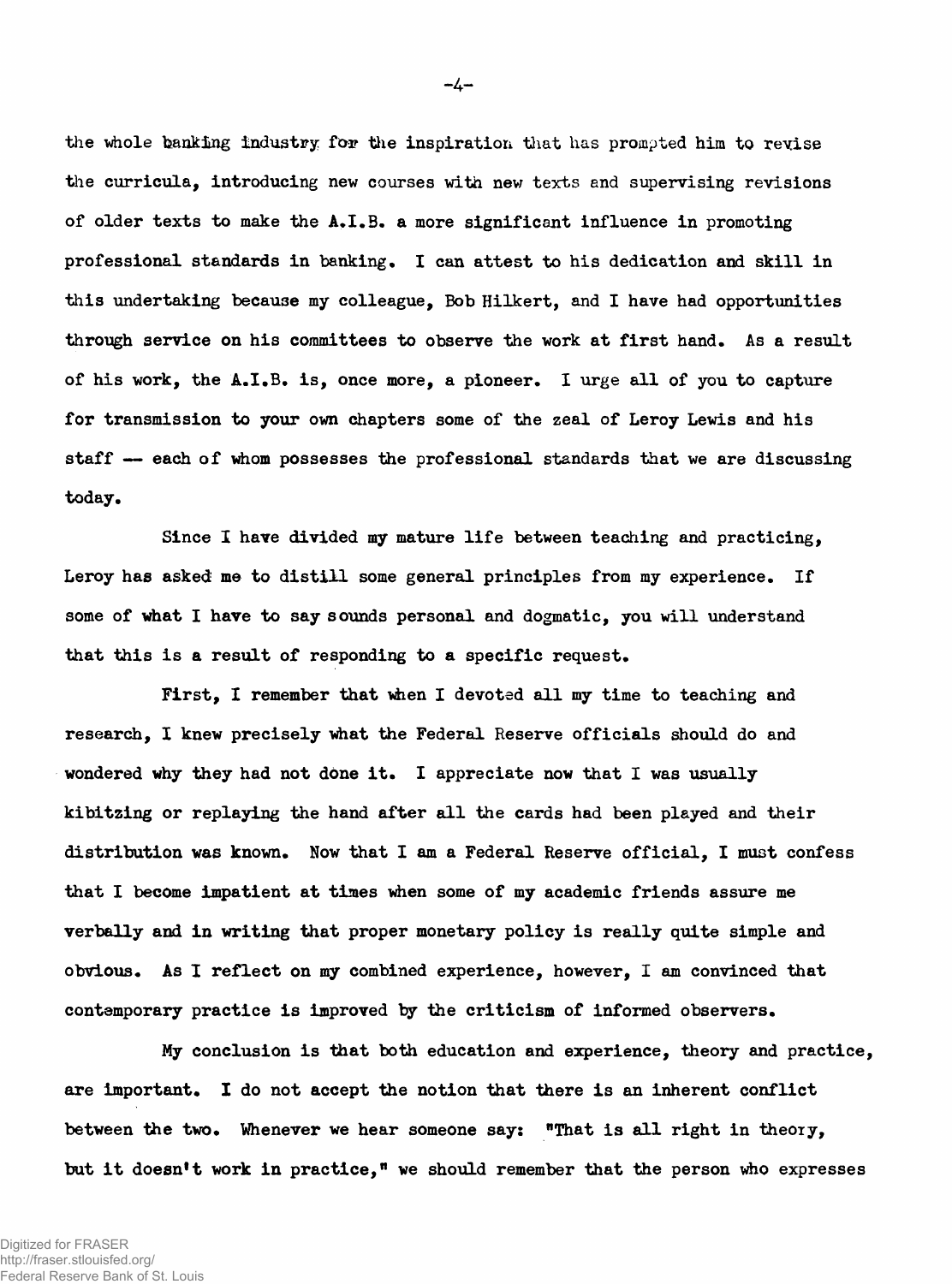**that notion is himself advancing a theory I His theory is that all theory is bad. Now, I concede that that particular theory is bad. But we should not be deceived** by bad theory any more than we should perpetuate bad practice. What we desire **is good theory and good practice. Between these two there is no conflict. One** buttresses the other. We may appreciate this mutual relationship by asking our**selves how we can distinguish good experience from bad unless we have a criterion or standard — in short, without a theory of what is good and what is bad. Remember the story of the instructor who supported his request for a promotion with the statement that he had twelve years of experience. The response of the dean was: "You have not had twelve years of experience. You have had one year's experience** that you have repeated eleven times."

**Second, I believe that no person or institution can educate anyone else.** The plain truth is that each person must educate himself. The number of questions **to which answers can be given is not the measure of a man's education\* If that were the yardstick, an encyclopedia would be more educated than any man\* Professor George H\* Palmer's cook, Bridget, once summed it up like this: "That's what** education means — to be able to do what you've never done before."

**The real measure of** a **man's education depends on such things as his zest for life, his sense of humor, his empathy with his fellowman, the largeness and humility of his spirit, the quality of his mind** as **reflected in the character of questions he** asks as **well as the way in which he reaches conclusions\***

**The question: What is it? is only the starting point. Education begins** when one asks: Why is it? What of it? What are we going to do about it? Then, **like Jacob of old, one begins his night of wrestling. The breaking day will find him victorious only if, like Jaoob, he is impelled to sayi "I will not let thee go,** except thou bless me."

**My third thought concerns the teacher rather than the student. My view**

 $-5-$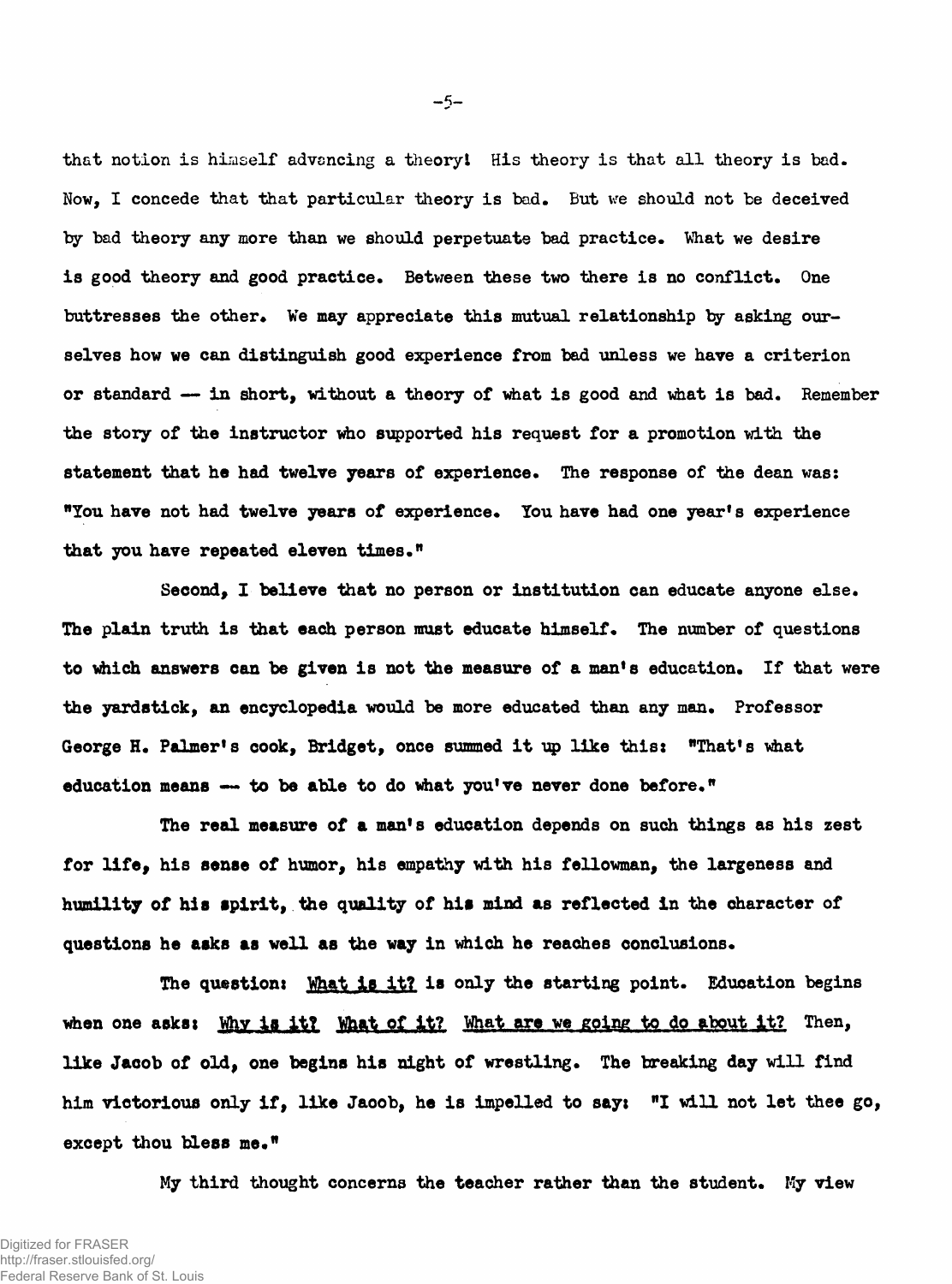**of the teacher grows out of my conception of the educational process. If it is true that the student must educate himself, an important function of a teacher is to inspire each student to realize his full potentialities. Once a student really has begun to think, he will not wish to stop; or should he wish it, he will find himself unable to do so. Hence, the teacher will strive to light the inert tinder that lies deep in every prospective student. This is the tinder I mentioned earlier. Once the teacher has fired his students with enthusiasm to comprehend, he will not worry that he may not have offered them the very latest facts and theories. He will assume that the inspired student will continue to study after he has received his grade in the course.**

**The teacher would concentrate on having the student develop orderly habits of thought, in part by letting the student convince himself that disorderly habits produce absurd results. This is not to say that there is one right habit of thought. The wind of change that is blowing everywhere has reached even this area of experience. As you know, nuclear energy became possible only after chemistry and physics broke through the chains of accustomed thought by which they had been bound. Here again, however, comprehension of change is more important than acceptance of the momentary position at the time of the last class.**

**The teacher has yet another function. He should conscientiously attempt to free the student's mind of the prejudices with which he, the teacher, begins. This is a most difficult undertaking, impossible of complete accomplishment; because the teacher, being human, Is unaware of his own blind spots. No human mind contains a gyroscope that compensates for its own prejudices. Yet, though a teacher cannot know all of his own prejudices, he can, if he is aware that he is prejudiced, do much to free the minds of his students. He can do this by making the student aware that he, the student, not the teacher is responsible for the** student's conclusions. The teacher should not feel that he has failed or that

 $-6-$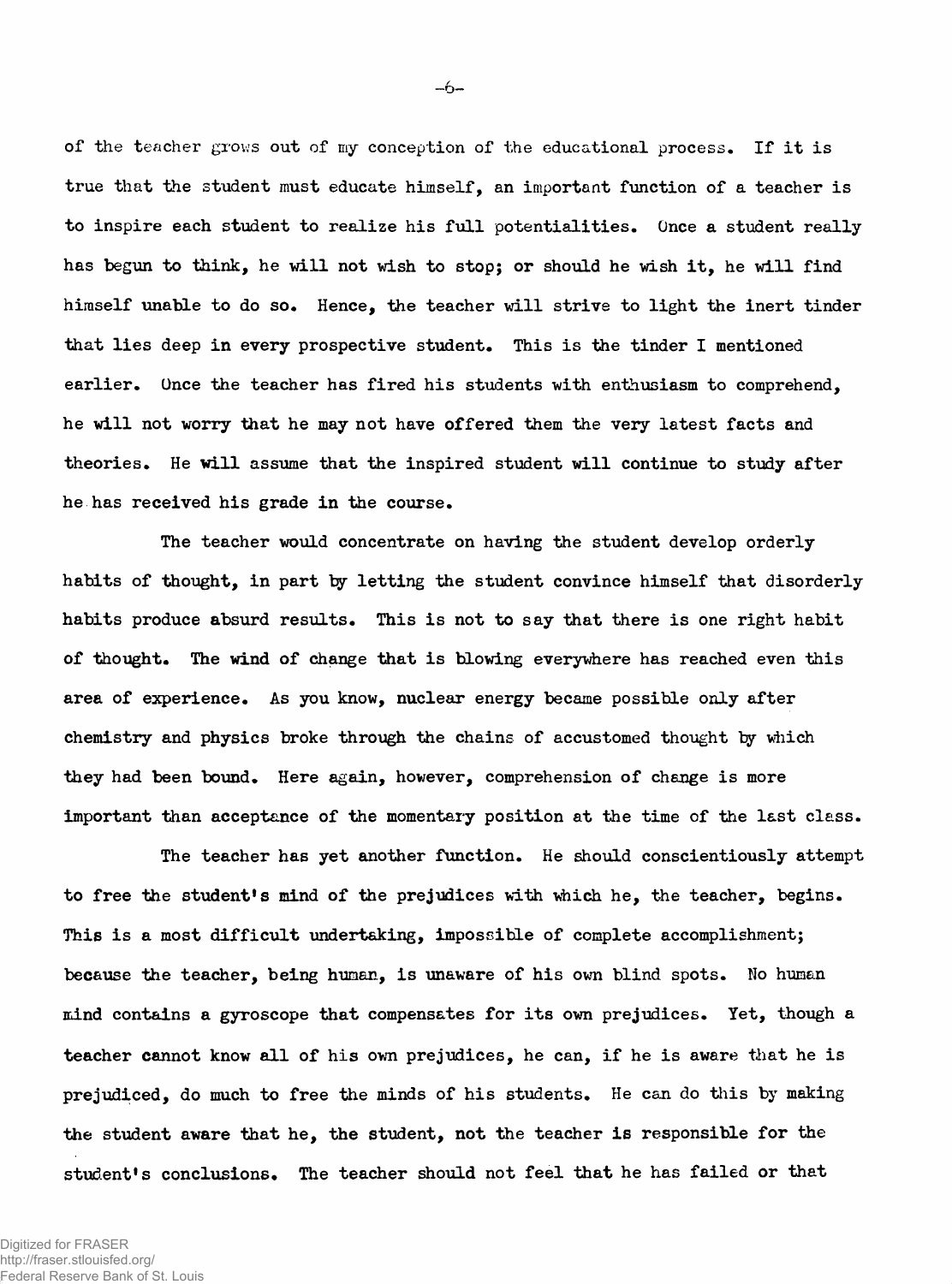**his student is disloyal merely because their trained minds honestly arrive at different answers to the same question; and he should convince the student that this is the way he feels. Freedom of thought, not uniformity, is the basic principle, worthy of the loyalty of both.**

**My fourth point comes back to the professional, be he teacher or practitioner. The professional plays a dual role. On the one hand, he acquires and imparts to others accumulated knowledge; he practices and teaches others to apply that knowledge. On the other hand, he is forever in the quest of new truth which makes the best method of today obsolete by tomorrow.**

**Though he may seem to be working against himself, the professional is not schizophrenic. Rather, he lives in harmony with a society that is not static but developing. Mankind is forever reaching beyond itself, and professionals are the chief instruments through which it does so.**

**The professional1? job is never complete and yet he is prepared at any moment to be snatched from life because he comprehends that it is the process of achieving, not any particular achievement, that is life.**

**The individual 1 have called a "professional" has been called a "craftsman" by John Herron, author of the Monthly Letter of the Royal Bank of Canada. Of such individuals he has this to say:**

> **It is essential to our nature as human beings that there** should be no "end." The craftsman is not averse to invention. **By combining curiosity with experience and knowledge with experiment he attains the only solid satisfaction given to Human beings — the happiness of endless attaining.**

**I move now to the application of professional standards to banks. As with individuals, banks reveal their character in their conduct. A professional bank provides ever better services to its community at a profit and simultaneously provides opportunities for the members of its staff to achieve personal fulfillment.**

 $-7-$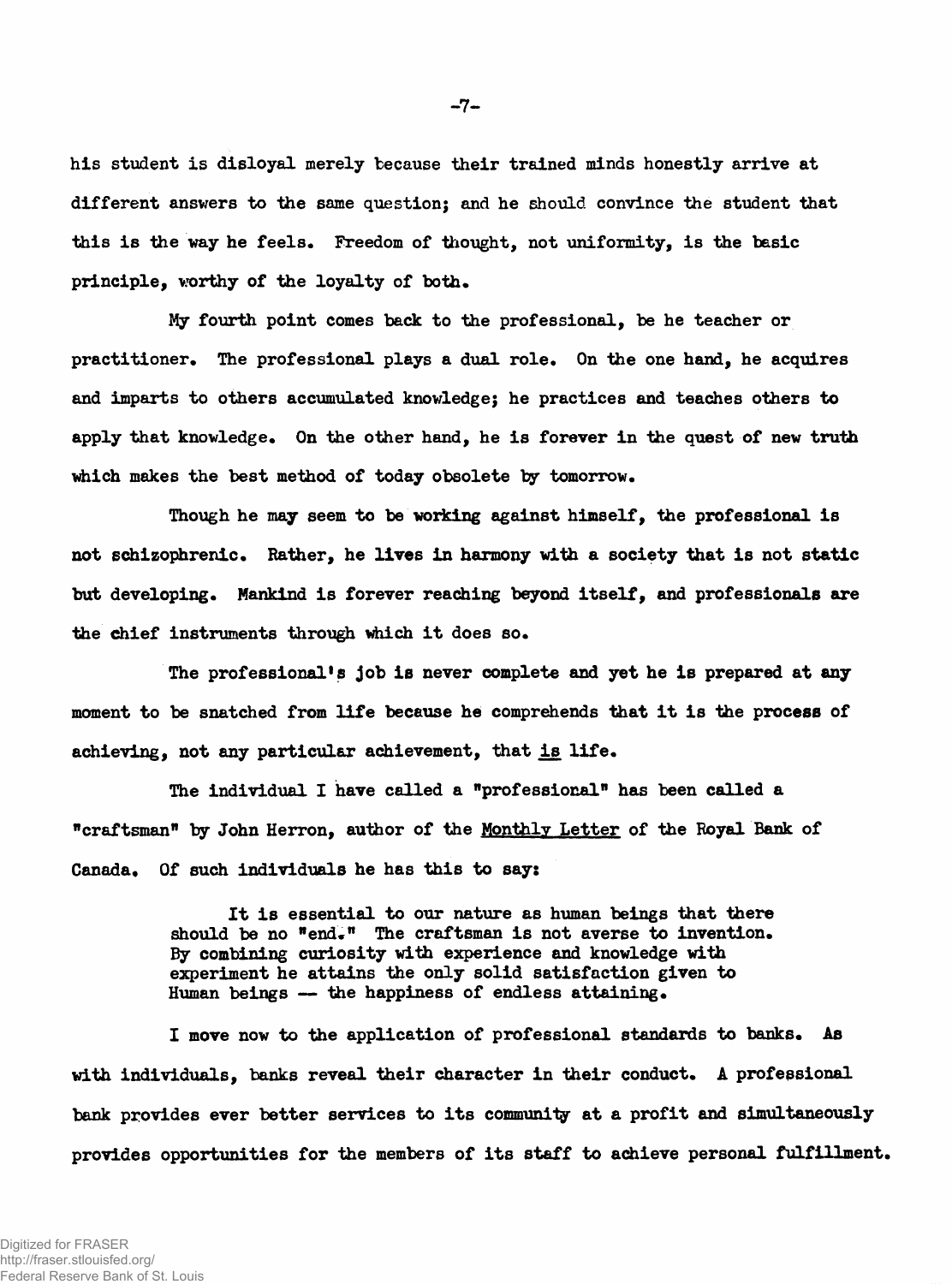**I mean to imply much more in that definition than the words convey** at first glance. Not identified, for example, is the kind of services to be rendered. The commercial banker is a great distributor of credit. His **determination of who is credit worthy and who is not has important influences on the development of his community. But beyond this, commercial banks, as you know, play a unique role in our economic system. Deposits at commercial banks comprise the largest element of our money supply. The lending and investing activities of commercial banks influence the country's supply of money. It is** the expenditure of money, in turn, that directs our economic activity. A really **professional commercial banker understands this role and how it can be performed in the interest of the country as well as the banks.**

**I am impressed to see professional bankers joining their colleagues in all lines of business to extend their horizons. Contemporary society is looking to its leaders to develop a new philosophy of the role and purpose of the business enterprise.**

**One facet of this new role is contained in the definition of the professional bank that I have given. It is the importance of recognizing the** ambitions of the members who comprise the staff.

**Of course there are individuals whose aspirations are beyond their competence. We should not, however, use this as an excuse to lower our sights with respect to the critical importance of human relations. In the final analysis, institutions exist to serve individuals, not the other way around. A bank whose management takes the professional approach is marked by its attitude toward the** problems of human relationships. Among the goals are:

- 1. To have each individual be and feel himself a necessary and **therefore important part of the institution.**
- **2\* To have each individual derive satisfaction from contributing his share to a joint product that is strictly first class.**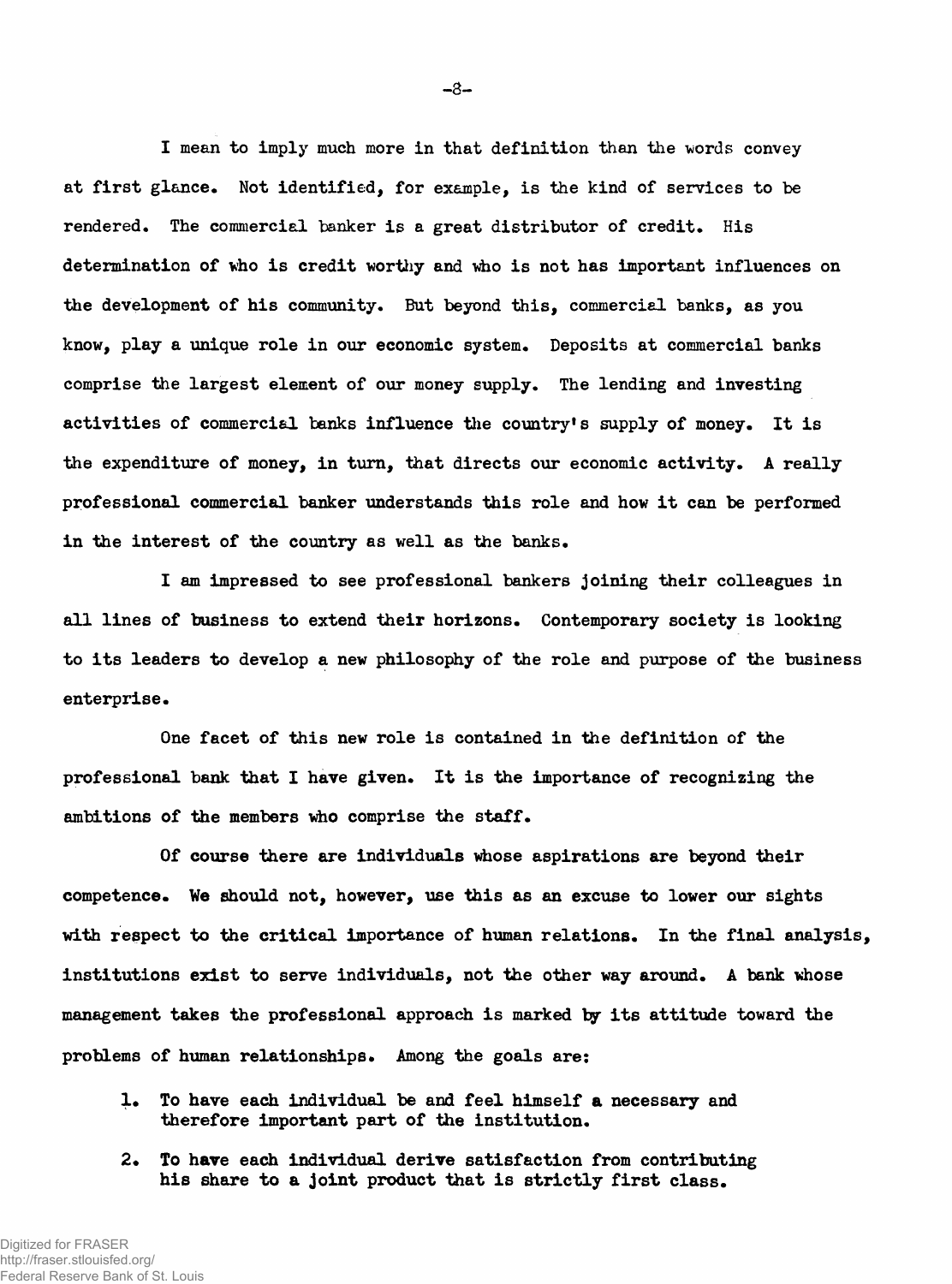- **3. To reward each individual in proportion to his contribution to the joint product.**
- **4. To have supervisors at all levels who want their subordinates to make good, who help them make good, and who rejoice when they do make good.**
- **5. To prepare for the perpetuity of the institution despite the mortality of all the individuals in it.**

**By this time you will appreciate that the main burden of my discussion is an appeal to permeate our lives and the lives of our institutions with the professional approach. This approach is not something to be taught in a single course or to be added for decoration. If it is real, it will reflect itself in all that we do.**

**A sensitive observer will detect the spirit that motivates an institution. As soon as he enters a professional bank, he will notice that it is a clean shop. The "housekeeping" is good. Dirt and trash do not accumulate everywhere. If it is large enough to have a guard force, the guards will be pleasant, accommodating, and courteous; but they will also convey the feeling that all valuables lodged there** are safe. The operators of the modern equipment will exhibit the muscular coordination **of genuine craftsmen.**

**The lending officers will think of themselves as promoters of the sound growth of their communities. They will use their technical competence in analyzing financial statements, cash flows, end so on not merely to assure repayment of the loan but to help the customer and the community grow and prosper. And if an applicant does not meet these prospects, the officer will do his best to indicate why it is in the long-run interest of the prospective borrower himself that the loan be declined. The tellers will think of their function not merely as receiving deposits, making change, and cashing checks but as rendering services to the customers of the bank.**

All members of the staff will be cooperative and helpful. When they